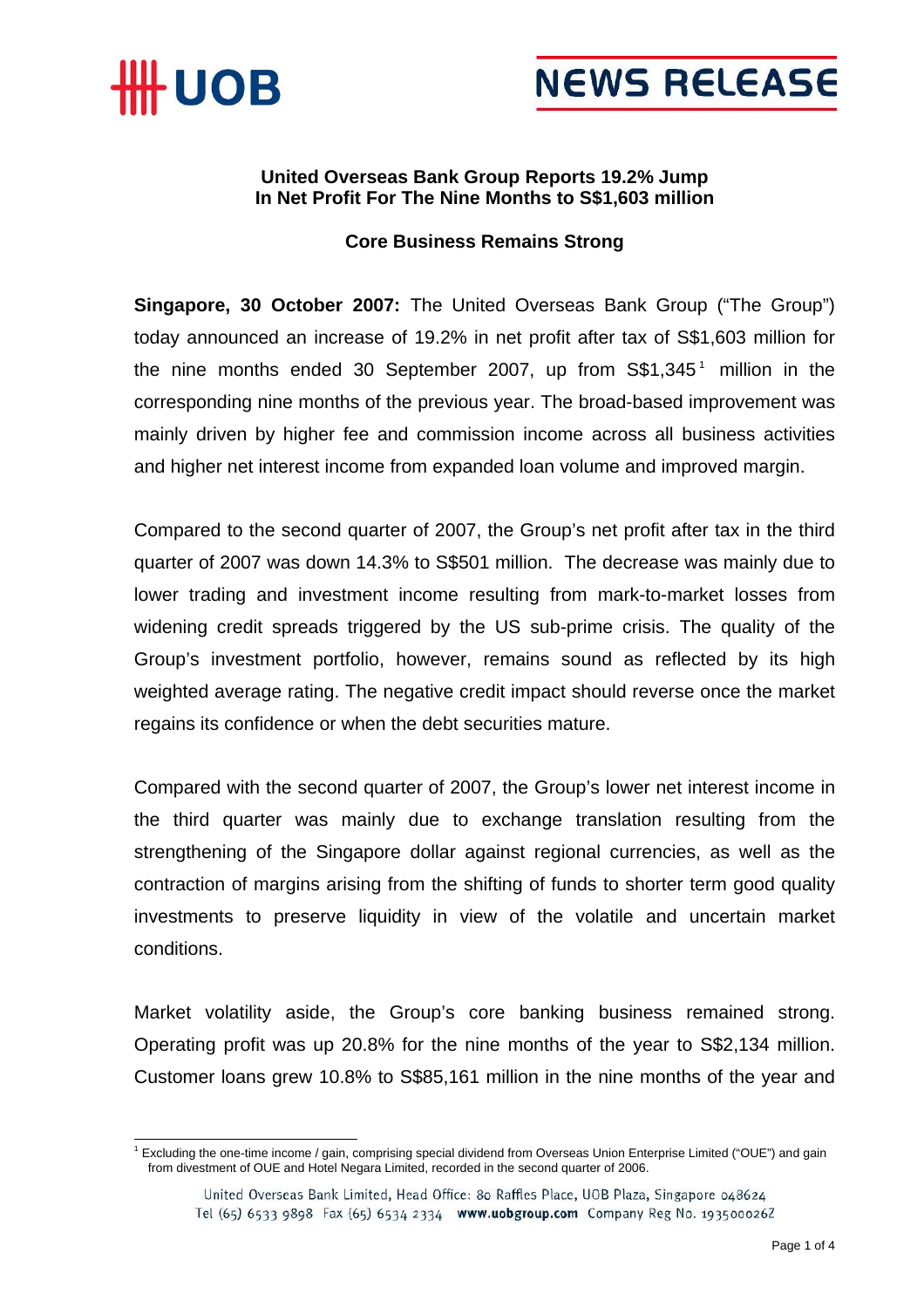15.6% from a year ago. The increase was broad-based across most of the product groups and industries.

Customer deposits rose 9.7% over the nine months and 17.8% from a year ago. Net interest margin was 2.05% for the nine months, up 5 basis points from the corresponding period in 2006, due to better customer loan margin.

Non-interest income increased 36.4% to S\$1,360 million, mainly driven by higher fee and commission income across all business activities, higher gain on sale of foreclosed securities and higher trading and investment income. The Group's non-interest income for the nine months in 2007 accounted for 37.8% of total income, compared to 33.2% in the same period last year.

Mr Wee Ee Cheong, the Group's Deputy Chairman and Chief Executive Officer said, "We are pleased with the results achieved. Despite uncertainties in the financial market, our core business remains strong."

He added, "The market is undergoing a volatile period but the impact of the credit volatility on our core business has been minimal. This is aided by our diversified portfolio in both business and geographical terms.

We will ride out this uncertain period and continue to focus on building our core business. We continue to maintain a strong liquidity and capital position so that we have flexibility to scale up for further expansion, particularly in the region where we have been building our capability. "

The Group's asset quality remains strong. Non-performing loans ("NPLs") decreased by 42.5% to S\$2,032 million as at 30 September 2007 compared to S\$3,532 million as at 30 September 2006. Correspondingly, the NPL ratio improved from 4.6% to 2.3%. Impairment charges lowered by 85% to S\$4 million in the third quarter of 2007 from S\$26 million in the corresponding period in 2006.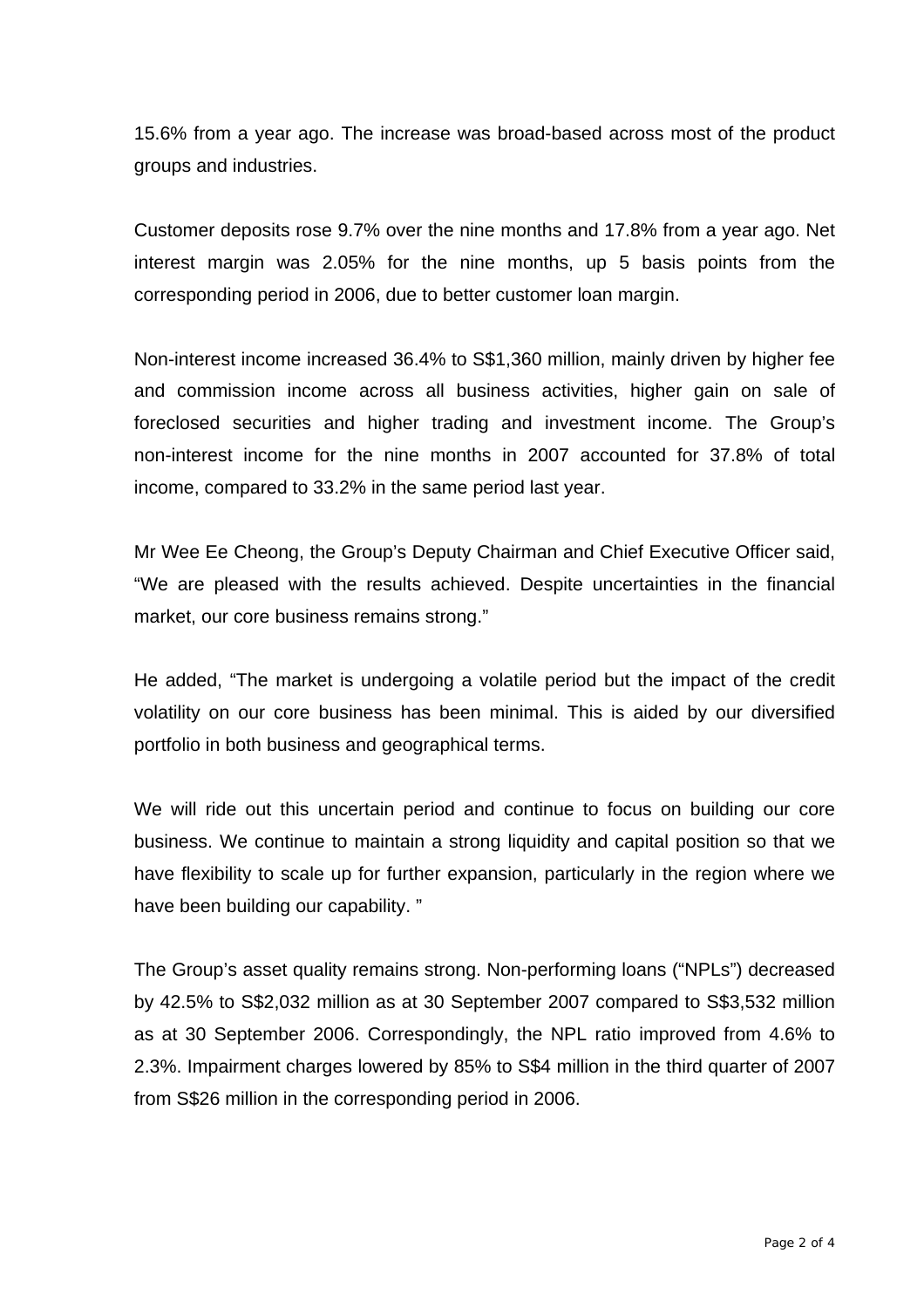Total assets grew by 9.7% to S\$172,192 million as compared to S\$156,904 million as at 30 September 2006, and shareholders' equity of S\$17,249 million was 8.6% higher than that of 30 September 2006. The Group's capital position remains strong with tier-one capital adequacy ratio of 10.2% and total capital adequacy ratio of 14.8% as at 30 September 2007.

During the nine months of 2007, United Overseas Bank Limited ("UOB") was accorded the 2006 JPMorgan Chase Quality/Recognition Award for the eighth consecutive year, as well as the 2006 Straight-Through-Processing/Excellence Award by Deutsche Bank. The Bank was also given the 'Top Rated' award for excellence in providing custody in the 2007 Major Market Agent Bank Review services and attained the Singapore Quality Class' standard for business excellence.

## **Update On Collaterised Debt Obligations ("CDOs")**

## **1. United Overseas Bank Limited ("The Bank")**

There is no change to the Bank's CDO position as compared to the last quarter. Total CDO investments by the Group remains at S\$388<sup>2</sup> million, of which  $S$90<sup>2</sup>$  million are in ABS CDOs. The remaining  $S$298<sup>2</sup>$  million are in Corporate CDOs, of which  $S$101<sup>2</sup>$  million are due to mature by March 2008. For the quarter, an additional provision of S\$20 million was made, bringing the total provision to S\$55 million. In addition, another S\$46 million provision for mark-to-market losses was taken to the Bank's reserves.

None of our S\$388 million CDOs held as investment is in default.

#### **2. UOB Asset Management Limited ("UOBAM")**

UOBAM does not own any CDOs on its own. For the CDOs managed by UOBAM, total CDO AUM declined to S\$11.4 billion from the last quarter of S\$11.7 billion. The decline is largely due to the maturity of a CDO and currency translation effects. Since the last quarter, one CDO tranche was upgraded in October 2007. There was one CDO tranche downgrade in September 2007 and

 $\frac{1}{2}$  $2$  The lower figure as compared to last quarter is due to exchange translation.